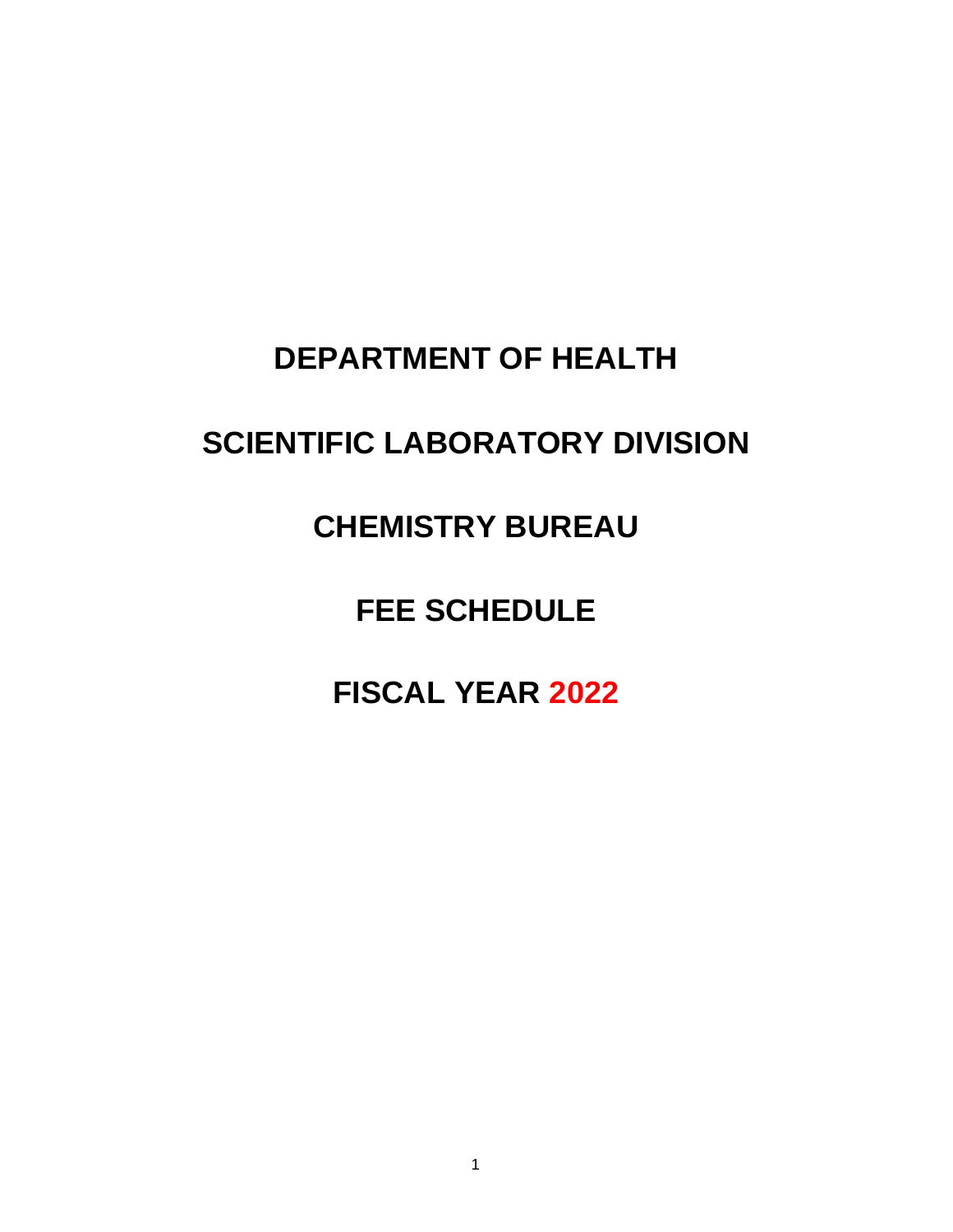### **AIR AND METALS SECTION WTU/FEE SCHEDULE FY2022**

#### **APPROXIMATE TURNAROUND**

|                                                                                                                                                                                                           | <b>WTU Water</b>                            | <b>WTU Other</b>             | <b>PRICE Water</b>                | <b>PRICE Other</b>                | טומאוטו<br><b>TIME</b> |
|-----------------------------------------------------------------------------------------------------------------------------------------------------------------------------------------------------------|---------------------------------------------|------------------------------|-----------------------------------|-----------------------------------|------------------------|
| Filter for Lead (EPA 200.8 ICP-MS Metals, Filter): Pb                                                                                                                                                     | Not Applicable                              | 40                           | Not Applicable                    | \$50.00                           | 8 weeks                |
| Single Metal Analysis (EPA 245.1 CVAA Mercury): Hg                                                                                                                                                        | 30                                          | Not Applicable               | \$30.00                           | Not Applicable                    | 8 weeks                |
| Single Metal Analysis (EPA 245.5 CVAA Mercury): Hg                                                                                                                                                        | Not Applicable                              | 60*                          | Not Applicable                    | \$60.00                           | 8 weeks                |
| Individual Metal Analyses (EPA 200.7 ICP-OES Metals): Al Ba<br>Be B Cd Ca Cr Co Cu Fe Mg Mn Mo Ni K Si Ag Na Sr V Zn                                                                                      | 20 per element<br>up to $3+$                | 40 per element<br>up to $3+$ | \$25.00 per<br>element up to $3+$ | \$50.00 per<br>element up to $3+$ | 6/8 weeks              |
| Individual Metal Analyses (EPA 200.8 ICP-MS Metals): Al Sb As<br>Ba Be Cd Cr Co Cu Pb Mn Hg Mo Ni Se Ag Tl U V Zn                                                                                         | 20 per element 40 per element<br>up to $4+$ | up to $4+$                   | \$25.00 per<br>element up to $4+$ | \$50.00 per<br>element up to $4+$ | 6/8 weeks              |
| Group Metal Analysis, Scan (EPA 200.7 ICP-OES Metals): Al Ba<br>Be B Cd Ca Cr Co Cu Fe Mg Mn Mo Ni K Si Ag Na Sr V Zn                                                                                     | 60                                          | 120                          | \$75.00                           | \$150.00                          | 8 weeks                |
| Group Metal Analysis, Scan (EPA 200.8 ICP-MS Metals): Al Sb<br>As Ba Be Cd Cr Co Cu Pb Mn Hg Mo Ni Ag Se Tl U V Zn                                                                                        | 80                                          | 160                          | \$100.00                          | \$200.00                          | 8 weeks                |
| SDWA Lead & Copper (EPA 200.8 ICP-MS Metals): Pb Cu                                                                                                                                                       | 40                                          | Not Applicable               | \$50.00                           | Not Applicable                    | 4 weeks                |
| SDWA Group I (EPA 200.8 ICP-MS Metals): Sb As Ba Be Cd Cr<br>Hg Ni Se TI                                                                                                                                  | 80                                          | Not Applicable               | \$100.00                          | Not Applicable                    | 8 weeks                |
| SWQB Dissolved Metals (EPA 200.7 ICP-OES Metals, 200.8<br>ICP-MS Metals): Al Sb As Ba Be B Cd Ca Cr Co Cu Pb Mg Mn<br>Hg Mo Ni Se Ag TI U V Zn                                                            | 140                                         | Not Applicable               | \$175.00                          | Not Applicable                    | 8 weeks                |
| SWQB Total Metals (EPA 200.7 ICP-OES Metals, 200.8 ICP-MS<br>Metals, 245.1 CVAA Mercury, SOP 41414 HM Non Drinking<br>Water Digest): Al Sb As Ba Be B Cd Ca Cr Co Cu Pb Mg Mn Hg<br>Mo Ni Se Ag TI U V Zn | 185                                         | Not Applicable               | \$220.00                          | Not Applicable                    | 8 weeks                |
| SWQB Total Mercury/Total Selenium (EPA 245.1 CVAA<br>Mercury, 200.8 ICP-MS Selenium, 41414 HM Non Drinking<br>Water Digest): Hg Se                                                                        | 65                                          | Not Applicable               | \$70.00                           | Not Applicable                    | 8 weeks                |
| 4CSBC Metals (EPA 200.8 ICP-MS Metals): As Cd Mn TI U                                                                                                                                                     | 80                                          | Not Applicable               | \$100.00                          | Not Applicable                    | 8 weeks                |
| 4CSBC Arsenic (III) (EPA 200.8 ICP-MS Metals): As (III)                                                                                                                                                   | 20                                          | Not Applicable               | \$25.00                           | Not Applicable                    | 8 weeks                |
| UCMR4 Germanium & Manganese (EPA 200.8 ICP-MS Metals,<br>41418 HM Drinking Water Digest): Ge Mn                                                                                                           | 55                                          | Not Applicable               | \$65.00                           | Not Applicable                    | 8 weeks                |
| Calcium & Magnesium, for hardness (EPA 200.7 ICP-OES<br>Metals): Ca Mg                                                                                                                                    | 40                                          | Not Applicable               | \$50.00                           | Not Applicable                    | 8 weeks                |
| Cations (EPA 200.7 ICP-OES Metals): Na K Ca Mg Fe Mn                                                                                                                                                      | 60                                          | Not Applicable               | \$75.00                           | Not Applicable                    | 8 weeks                |
| Total Solids (SOP 41903)                                                                                                                                                                                  | Not Applicable                              | 15                           | Not Applicable                    | \$15.00                           | See Main Results       |
| Acid Digestion (SOP 41414 HM Non Drinking Water Digest)                                                                                                                                                   | 15                                          | Not Applicable               | \$15.00                           | Not Applicable                    | Not Reported           |
| Acid Digestion (SOP 41415 HM Solid Digest)                                                                                                                                                                | Not Applicable                              | 25                           | Not Applicable                    | \$25.00                           | Not Reported           |
| Acid Digestion (SOP 41418 HM Drinking Water Digest)                                                                                                                                                       | 15                                          | Not Applicable               | \$15.00                           | Not Applicable                    | Not Reported           |
| Acid Digestion (SOP 41419 HM Filter Digest)                                                                                                                                                               | Not Applicable                              | 25                           | Not Applicable                    | \$25.00                           | Not Reported           |
| PM 10 (AQ 8" x 10" Filter)                                                                                                                                                                                | Not Applicable                              | 15                           | Not Applicable                    | \$15.00                           | 4 weeks                |
| PM 10 (AQ 47mm Filter)                                                                                                                                                                                    | Not Applicable                              | 15                           | Not Applicable                    | \$15.00                           | 4 weeks                |
| PM 2.5 (AQ 47 mm Filter)                                                                                                                                                                                  | Not Applicable                              | 15                           | Not Applicable                    | \$15.00                           | 4 weeks                |
| <b>Filter Shipping Cost</b>                                                                                                                                                                               | Not Applicable                              | <b>NA</b>                    | Not Applicable                    | \$1.00 / filter                   | Not Reported           |

Note: Other elements may be available upon request. Please call the Section Supervisor at **(505) 383-9033.**

Water samples with turbidity > 1 NTU, for Mercury analysis, will be run by EPA Method 245.1. Samples not needing a digestion are run by EPA 200.8. \* Biological solids (fish tissue), run by cold vapor mercury analyzer are charged as 'other'.

\* Non-biological solids (soils, sediments) run by CVAA are charged as 'other'.

Metals in biological matrices such as urine may be run in a different section (CTAR), but will be charged as a water sample Metals on solid matrices such as blood spots may be run in a different section (CTAR), but will be charged as 'other'.

High priority samples will be double the cost, turnaround times are shown as a guide only.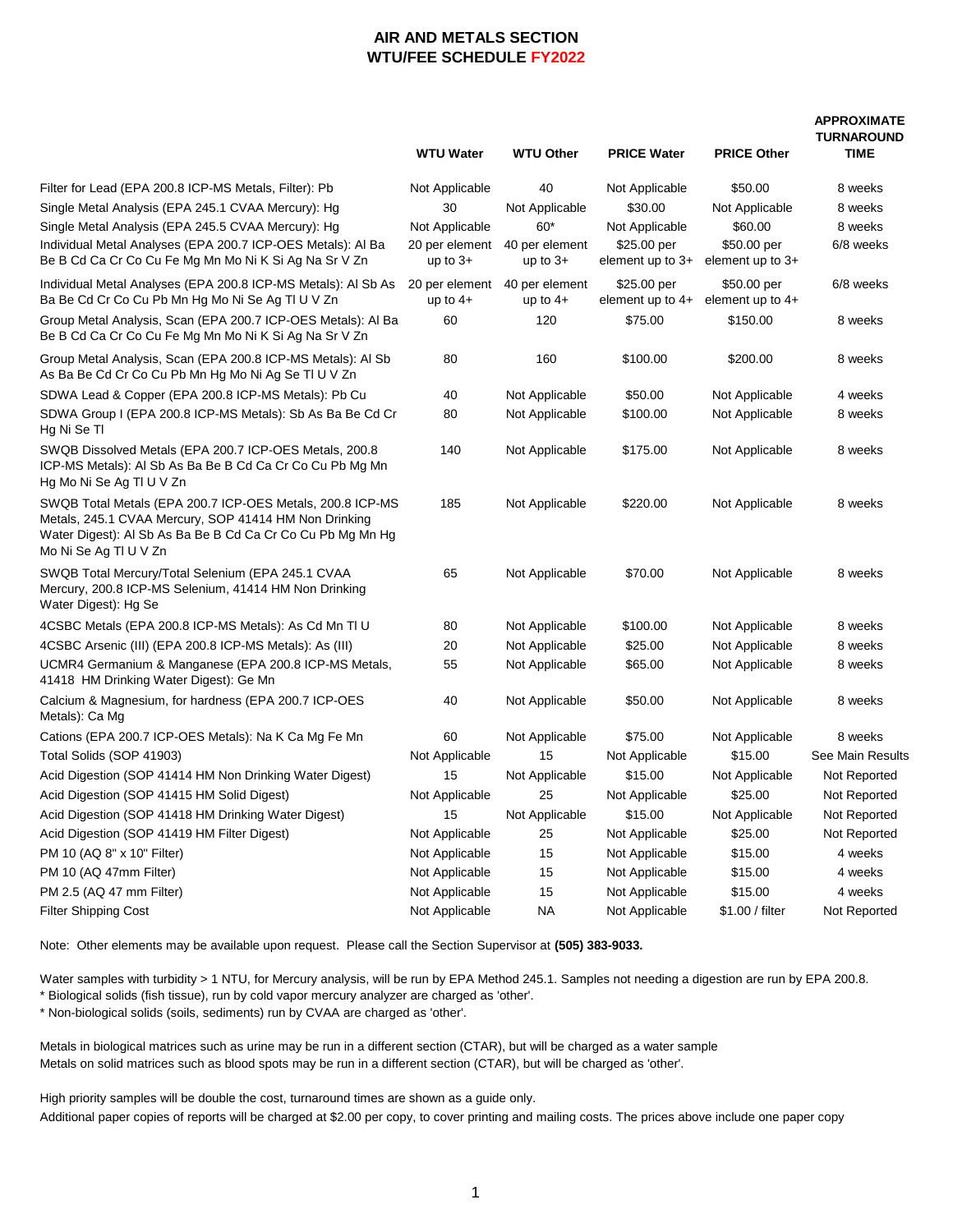### **CTAR SECTION WTU/FEE SCHEDULE FY2022**

| <b>DESCRIPTION</b>                                       | <b>WTU</b> | <b>PRICE</b> | <b>APPROXIMATE</b><br><b>TURNAROUND</b><br><b>TIME</b> |
|----------------------------------------------------------|------------|--------------|--------------------------------------------------------|
| 4CSBC Metals (by ICP-MS): As Cd Mn Tl U                  | 150        | \$150.00     | 8 weeks                                                |
| 4CSBC Pyrethroid (by LC/MS/MS): Pyr                      | 120        | \$120.00     | 8 weeks                                                |
| Multiple Toxic Elements (by ICP-MS): As Ba Be Cd Pb Tl U | 150        | \$150.00     | 8 weeks                                                |
| Arsenic (by ICP-MS): As                                  | 20         | \$25.00      | 8 weeks                                                |
| Lead (by ICP-MS): Pb                                     | 20         | \$25.00      | 8 weeks                                                |
| Uranium (by ICP-MS): U                                   | 20         | \$25.00      | 8 weeks                                                |
| Creatinine (by FIA in Urine)                             | 20         | \$20.00      | 8 weeks                                                |
|                                                          |            |              |                                                        |

Note: Other elements may be available upon request. Please call the Section Supervisor at **(505) 383-9027.**

Turnaround times are shown as a guide only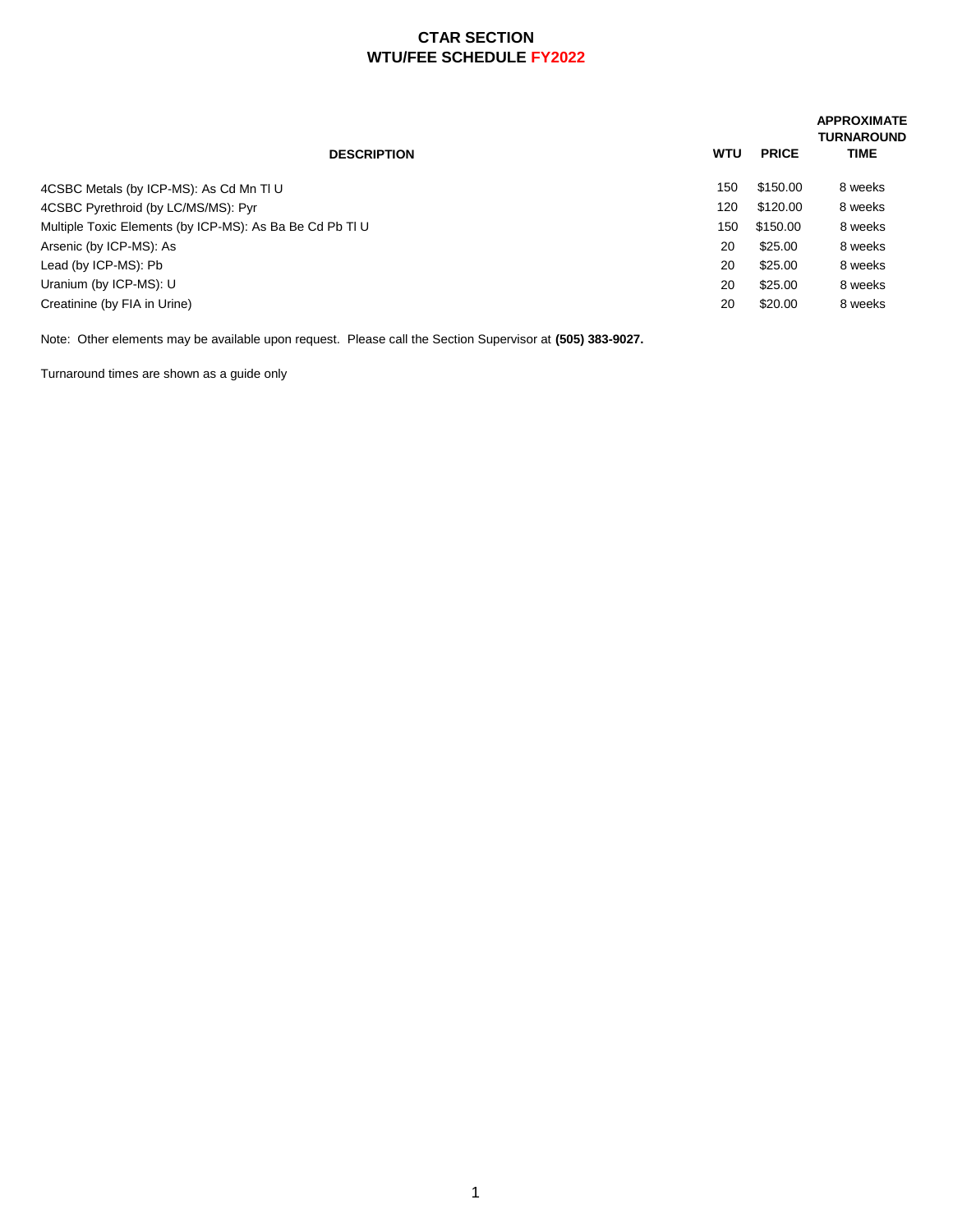### **ORGANIC CHEMISTRY SECTION WTU/FEE SCHEDULE FY2022**

#### **APPROXIMATE TURNAROUND**

|                                                                                                                      |                  |                  |                    |                    | <b>TURNAROUN</b> |
|----------------------------------------------------------------------------------------------------------------------|------------------|------------------|--------------------|--------------------|------------------|
| <b>DESCRIPTION</b>                                                                                                   | <b>WTU Water</b> | <b>WTU Other</b> | <b>PRICE Water</b> | <b>PRICE Other</b> | <b>TIME</b>      |
| SDWA Organic Disinfection Byproduct Suite (EPA 524.2 SDWA TTHM,<br>552.2 HAA5)                                       | 180              | Not Applicable   | \$190.00           | Not Applicable     | 6 weeks          |
| SDWA HAA5 (EPA 552.2 SDWA Haloacetic Acids)                                                                          | 120              | Not Applicable   | \$110.00           | Not Applicable     | 6 weeks          |
| SDWA HAA5 (EPA 552.3 SDWA Haloacetic Acids)                                                                          | 120              | Not Applicable   | \$110.00           | Not Applicable     | 6 weeks          |
| SDWA TTHM (EPA 524.2 SDWA Total Trihalomethanes)                                                                     | 60               | Not Applicable   | \$80.00            | Not Applicable     | 4 weeks          |
| SDWA VOCs I (40 CFR 141.61a) (EPA 524.2 SDWA Volatile Organic<br>Compounds I)                                        | 60               | Not Applicable   | \$105.00           | Not Applicable     | 4 weeks          |
| SDWA Full Suite Semi-volatiles (SOCs = 40 CFR 141.61c) (EPA 504.1,<br>508.1, 515.4, 525.2, 531.2, 547, 548.1, 549.2) | 1030             | Not Applicable   | \$1,135.00         | Not Applicable     | 8 weeks          |
| SDWA Acid Herbicides (EPA 515.4 SDWA Acid Herbicides)                                                                | 190              | Not Applicable   | \$200.00           | Not Applicable     | 8 weeks          |
| SDWA Carbamates (EPA 531.2 SDWA Carbamates)                                                                          | 150              | Not Applicable   | \$160.00           | Not Applicable     | 8 weeks          |
| SDWA Diquat (EPA 549.2 SDWA Diquat)                                                                                  | 125              | Not Applicable   | \$130.00           | Not Applicable     | 8 weeks          |
| SDWA Endothall (EPA 548.1 SDWA Endothall)                                                                            | 150              | Not Applicable   | \$160.00           | Not Applicable     | 8 weeks          |
| SDWA Glyphosate (EPA 547 SDWA Glyphosate)                                                                            | 150              | Not Applicable   | \$160.00           | Not Applicable     | 8 weeks          |
| SDWA SOCs (EPA 525.2 SDWA Synthetic Organic Compounds)                                                               | 120              | Not Applicable   | \$130.00           | Not Applicable     | 8 weeks          |
| SDWA SOCs (EPA 525.3 SDWA Synthetic Organic Compounds)                                                               | 120              | Not Applicable   | \$130.00           | Not Applicable     | 8 weeks          |
| SDWA Chlordane, Toxaphene, PCBs (EPA 508.1 SDWA Chlordane,<br>Toxaphene, PCBs)                                       | 90               | Not Applicable   | \$110.00           | Not Applicable     | 8 weeks          |
| SDWA SOCs + Chlordane, Toxaphene, PCBs (EPA 525.2 SDWA<br>SOCs, 508.1 SDWA Chlordane, Toxaphene, PCBs)               | 210              | Not Applicable   | \$240.00           | Not Applicable     | 8 weeks          |
| SDWA VOCs II EDB & DBCP (EPA 504.1 SDWA Volatile Organic<br>Compounds II EDB)                                        | 55               | Not Applicable   | \$85.00            | Not Applicable     | 8 weeks          |
| Mass Spec VOCs (EPA 8260B SW846 Mass Spec VOCs)                                                                      | 120              | 240              | \$170.00           | \$340.00           | 4 weeks          |
| Appendix IX Mass Spec VOCs (EPA 8260B SW846 Mass Spec VOCs<br>Appendix IX)                                           | 150              | 300              | \$210.00           | \$420.00           | 4 weeks          |
| B/N Semi-volatiles, no phenols (EPA 8270D SW846 Base/Neutral Semi-<br>volatiles)                                     | 235              | 470              | \$245.00           | \$490.00           | 8 weeks          |
| B/N/A Semi-volatiles (EPA 8270D SW846 Base/Neutral/Acid Semi-<br>volatiles)                                          | 235              | 470              | \$245.00           | \$490.00           | 8 weeks          |
| B/N/A Pesticides (EPA 8270D SW846 Base/Neutral/Acid Pesticides)                                                      | 100              | 200              | \$115.00           | \$230.00           | 8 weeks          |
| OCPs (EPA 608/8081 SW846 Organochlorine Pesticides)                                                                  | 100              | 200              | \$115.00           | \$230.00           | 8 weeks          |
| PCBs (EPA 8082 SW846 Polychlorinated Biphenyls)                                                                      | 80               | 160              | \$95.00            | \$190.00           | 8 weeks          |
| Dioxane (EPA 522 Dioxane)                                                                                            | 200              | Not Applicable   | \$200.00           | Not Applicable     | 8 weeks          |
| UCMR4 Total Microcystins by ELISA (EPA 546 Total Microcystins)                                                       | 150              | Not Applicable   | \$150.00           | Not Applicable     | 8 weeks          |

If needs exist which are not addressed here, please call **(505) 383-9030.**

Please call for assistance if you require special QC reports, special detection limits, turnaround times, etc., or if your samples present an unusual matrix.

High priority samples will be double the cost Turnaround times are shown as a guide only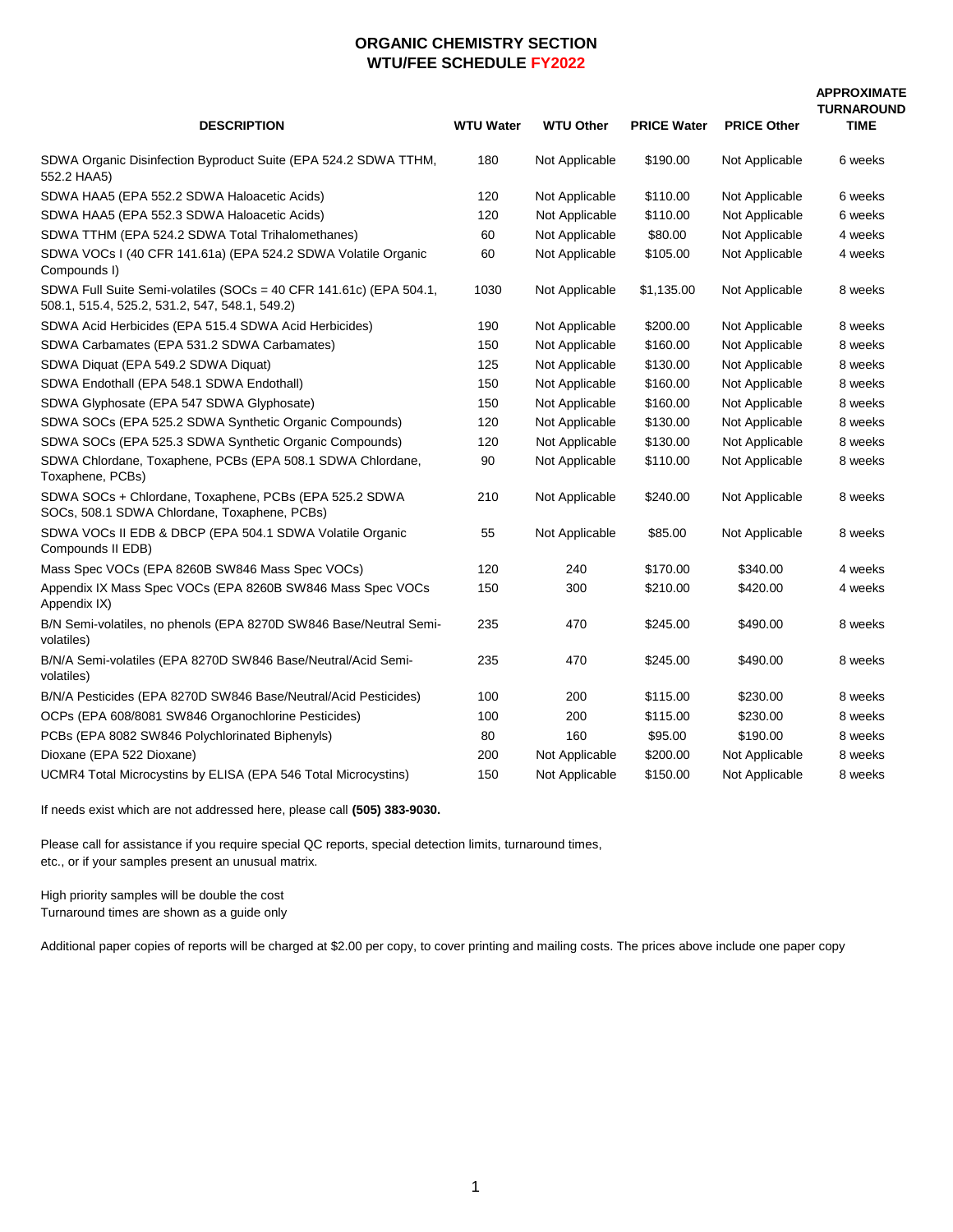### **RADIOCHEMISTRY SECTION WTU/FEE SCHEDULE FY2022**

| <b>DESCRIPTION</b>                                                                                     | <b>WTU</b><br><b>VALUE</b> | <b>PRICE</b><br>(each) | <b>APPROXIMATE</b><br><b>TURNAROUND TIME</b> |
|--------------------------------------------------------------------------------------------------------|----------------------------|------------------------|----------------------------------------------|
| Drinking Water Sequential (40 CFR 141.66 b.c.e) <sup>+</sup>                                           | $490 +$                    | $$340.00 +$            | 8 weeks                                      |
| Baseline Gross Alpha, Radium-226, Radium-228, Uranium by ICP-MS (SM 7100B, EPA 903.1, 904.0,<br>200.8) | 490                        | \$340.00               | 8 weeks                                      |
| SWQB Sequential*                                                                                       | $120 +$                    | $$105.00 +$            | 8 weeks                                      |
| Gross Alpha and/or Beta (EPA 900.0 Gross Alpha and/or Beta)                                            | 120                        | \$105.00               | 8 weeks                                      |
| Radium-226 (EPA 903.1 Radium-226)                                                                      | 140                        | \$105.00               | 8 weeks                                      |
| Radium-228 (EPA 904.0 Radium-228)                                                                      | 190                        | \$105.00               | 8 weeks                                      |
| Uranium by ICP/MS (EPA 200.8 Uranium by ICP-MS)                                                        | 40                         | \$25.00                | 8 weeks                                      |
| Uranium-234/238 (U-02-RC Uranium-234/238 Isotope ratio)                                                | 140                        | \$160.00               | 8 weeks                                      |
| Gamma Scan, enquire (EPA 901.1 Gamma Scan, 60-1850 keV)                                                | 120                        | \$105.00               | 6 weeks                                      |
| Plutonium-238/(239 + 240), enquire**                                                                   | 160                        | \$210.00               | 8 weeks                                      |
| Americium-241, enquire**                                                                               | 160                        | \$210.00               | 8 weeks                                      |
| Pyrosulfate Fusion for Radium-226 or Radium-228, when needed                                           | 30                         | \$35.00                | <b>NA</b>                                    |
| Soils, Sediment - dry, mill and grind (done as needed - not listed as an analysis)                     | 30                         | \$35.00                | <b>NA</b>                                    |

Other analyses may be available upon request. Please call the Section Supervisor at **(505) 383-9037.**

† Add \$160.00 if isotopic uranium analysis is triggered.

\*Minimum. If additional analyses are required, i.e. Radium-226, Radium-228, or Uranium, extra charges and analysis time will be added per those analyses.

\*\*Please contact SLD to discuss analytical request, sample matrix, analytical requirements, special reports, etc.

High priority samples will be double the cost Turnaround times are shown as a guide only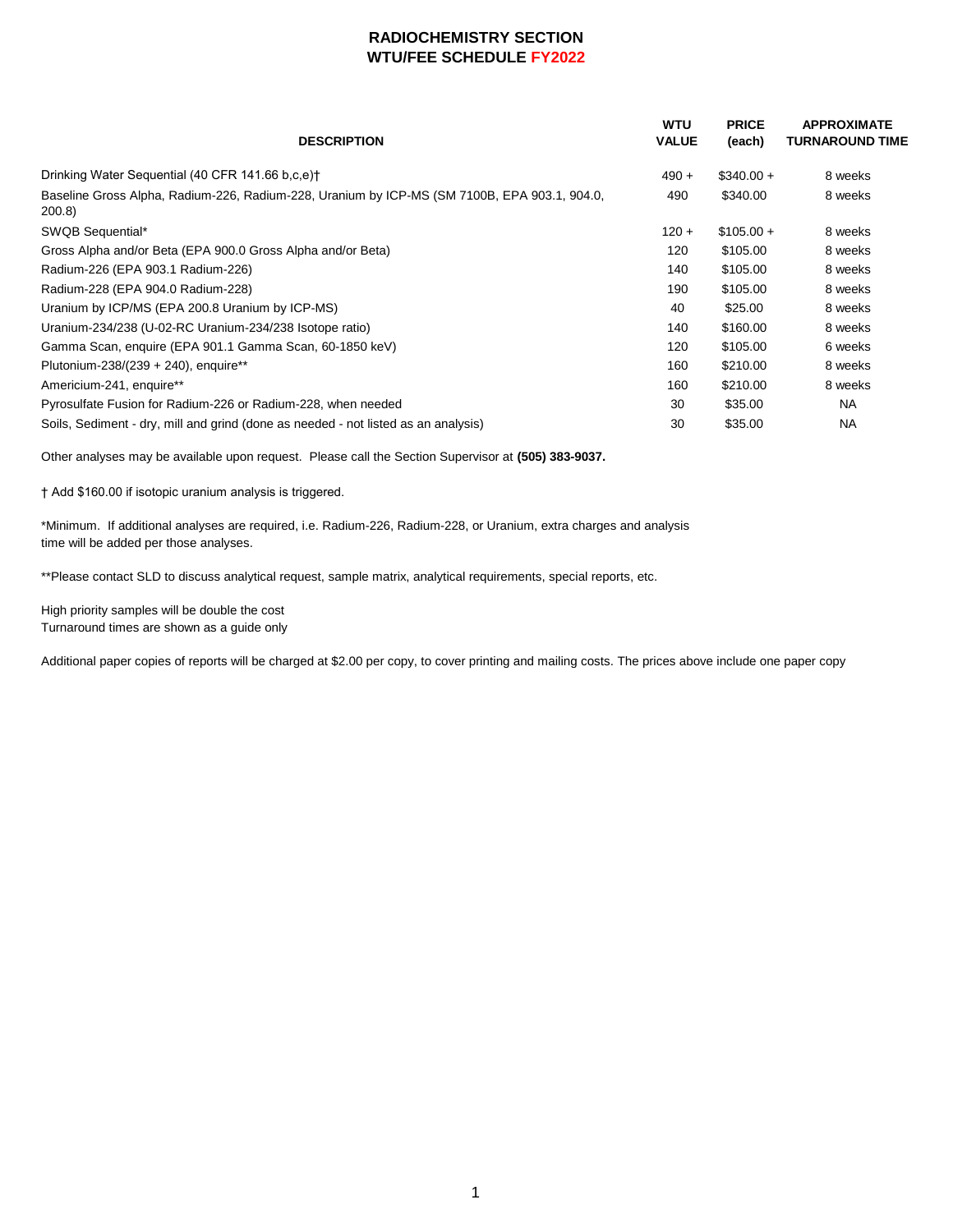### **WATER CHEMISTRY SECTION WTU/FEE SCHEDULE FY2022**

| <b>DESCRIPTION</b>                                                                                                                                             | <b>WTU</b><br>Water | <b>WTU Other</b>      | <b>PRICE</b><br>Water | <b>PRICE Other</b>    | <b>APPROXIMATE</b><br><b>TURNAROUND TIME</b> |
|----------------------------------------------------------------------------------------------------------------------------------------------------------------|---------------------|-----------------------|-----------------------|-----------------------|----------------------------------------------|
| Alkalinity (SM 2320B Alkalinity, Bicarbonate, Carbonate, pH)                                                                                                   | 20                  | Not Applicable        | \$20.00               | Not Applicable        | 6 weeks                                      |
| Ammonia (EPA 350.1 Ammonia)                                                                                                                                    | 20                  | Not Applicable        | \$20.00               | Not Applicable        | 4 weeks                                      |
| Chloride (EPA 300.0 Part A Anions - Chloride)                                                                                                                  | 20                  | Not Applicable        | \$20.00               | Not Applicable        | 5 weeks                                      |
| Chloride - Sulfate (EPA 300.0 Part A Anions - Chloride - Sulfate)                                                                                              | 40                  | Not Applicable        | \$40.00               | Not Applicable        | 5 weeks                                      |
| Chloride & TDS (EPA 300.0 Part A Anions, SM 2540C TDS)                                                                                                         | 45                  | Not Applicable        | \$45.00               | Not Applicable        | 5 weeks                                      |
| Color (SLD Screen Color)                                                                                                                                       | 10                  | Not Applicable        | \$10.00               | Not Applicable        | 3 weeks                                      |
| Conductivity (SM 2510B Conductivity)                                                                                                                           | 10                  | Not Applicable        | \$10.00               | Not Applicable        | 3 weeks                                      |
| Cyanide, Free (SM 4500CN-F Free Cyanide)                                                                                                                       | 20                  | Not Applicable        | \$20.00               | Not Applicable        | 4 weeks                                      |
| Cyanide, Total (EPA 335.4 Total Cyanide)                                                                                                                       | 50                  | Not Applicable        | \$50.00               | Not Applicable        | 4 weeks                                      |
| Fluoride (SM 4500F-C Fluoride)                                                                                                                                 | 20                  | Not Applicable        | \$20.00               | Not Applicable        | 4 weeks                                      |
| Major Anions (SM 2320B Alkalinity, EPA 300.0 Chloride, Sulfate, SM 2540C<br>TDS)                                                                               | 85                  | Not Applicable        | \$85.00               | Not Applicable        | 6 weeks                                      |
| Nitrate + Nitrite (EPA 353.2 Nitrate + Nitrite)                                                                                                                | 20                  | Not Applicable        | \$20.00               | Not Applicable        | 4 weeks                                      |
| Nitrate + Nitrite, Ammonia, TKN (EPA 353.2 Nitrate + Nitrite, 350.1<br>Ammonia, 351.2 TKN)                                                                     | 70                  | Not Applicable        | \$70.00               | Not Applicable        | 5 weeks                                      |
| Nitrate + Nitrite, TKN (EPA 353.2 Nitrate + Nitrite, 351.2 TKN)                                                                                                | 50                  | Not Applicable        | \$50.00               | Not Applicable        | 5 weeks                                      |
| Nitrite (EPA 353.2 Nitrite)                                                                                                                                    | 40                  | Not Applicable        | \$40.00               | Not Applicable        | 3 weeks                                      |
| Nutrients (EPA 353.2 Nitrate + Nitrite, 350.1 Ammonia, 351.2 TKN, 365.4<br>Phosphate - Total)                                                                  | 100                 | Not Applicable        | \$100.00              | Not Applicable        | 5 weeks                                      |
| Nutrients, Low (EPA 353.2 Nitrate + Nitrite, 350.1 Ammonia, 351.2 TKN,<br>365.1 Phosphate - Low Concentration)                                                 | 95                  | Not Applicable        | \$95.00               | Not Applicable        | 6 weeks                                      |
| Phosphate - Low Concentration (EPA 365.1 Phosphate - Low<br>Concentration)                                                                                     | 25                  | Not Applicable        | \$25.00               | Not Applicable        | 6 weeks                                      |
| Phosphate - Ortho (EPA 365.1 Phosphate - Ortho)                                                                                                                | 20                  | Not Applicable        | \$20.00               | Not Applicable        | 5 weeks                                      |
| Phosphate - Total (EPA 365.4 Phosphate - Total)                                                                                                                | 30                  | Not Applicable        | \$30.00               | Not Applicable        | 5 weeks                                      |
| Sulfate (EPA 300.0 Part A Anions - Sulfate)                                                                                                                    | 20                  | Not Applicable        | \$20.00               | Not Applicable        | 6 weeks                                      |
| SWQB NPS Anions (SM 2320B Alkalinity, 300.0 Chloride, Sulfate, SM<br>4500F-C Fluoride, SLD Screen Color, SM 2510B Conductivity, SM 2540C<br>TDS, SM 2540D TSS) | 145                 | Not Applicable        | \$145.00              | Not Applicable        | 6 weeks                                      |
| SWQB SS Anions (SM 2320B Alkalinity, 300.0 Chloride, Sulfate, SM 2540C<br>TDS, SM 2540D TSS)                                                                   | 105                 | Not Applicable        | \$105.00              | Not Applicable        | 6 weeks                                      |
| TDS & TSS (SM 2540C Total Dissolved Solids, SM 2540D Total Suspended<br>Solids                                                                                 | 45                  | Not Applicable        | \$45.00               | Not Applicable        | 5 weeks                                      |
| TDS (SM 2540C Total Dissolved Solids - TDS)                                                                                                                    | 25                  | Not Applicable        | \$25.00               | Not Applicable        | 5 weeks                                      |
| TKN (EPA 351.2 Total Kjeldahl Nitrogen - TKN)                                                                                                                  | 30                  | Not Applicable        | \$30.00               | Not Applicable        | 5 weeks                                      |
| TOC (SM 5310 Total Organic Carbon - TOC)                                                                                                                       | 30                  | Not Applicable        | \$30.00               | Not Applicable        | 5 weeks                                      |
| SWQB DOC (SM 5310 Dissolved Organic Carbon - DOC)                                                                                                              | 30                  | <b>Not Applicable</b> | \$30.00               | <b>Not Applicable</b> | 5 weeks                                      |
| TSS (SM 2540D Total Suspended Solids - TSS)                                                                                                                    | 20                  | Not Applicable        | \$20.00               | Not Applicable        | 3 weeks                                      |
| Turbidity (EPA 180.1 Turbidity)                                                                                                                                | 10                  | Not Applicable        | \$10.00               | Not Applicable        | 3 weeks                                      |

Other analyses may be available upon request. Please call the Section Supervisor at (505) 383-9029.

High priority samples will be double the cost

Turnaround times are shown as a guide only